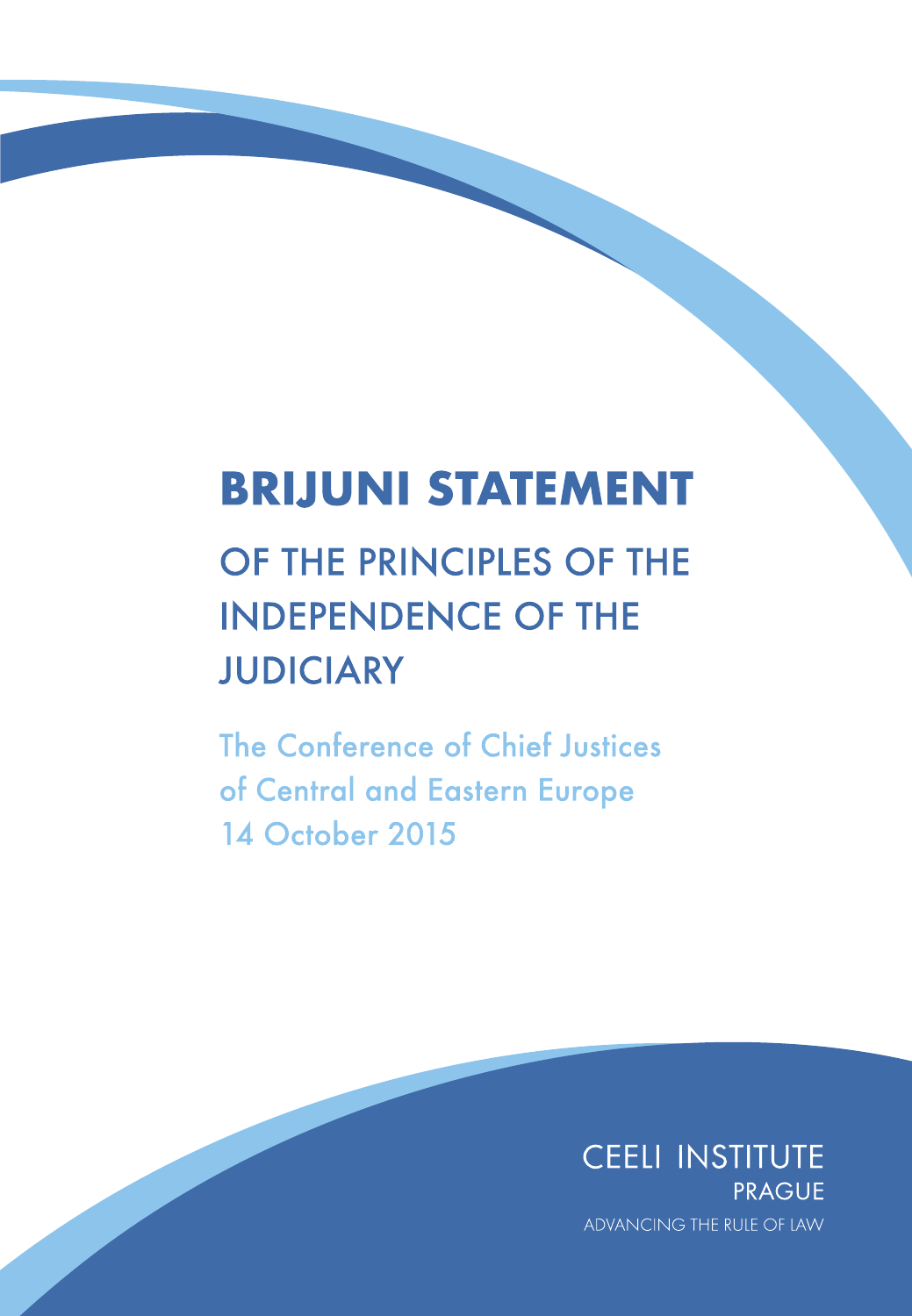## INTRODUCTION

The Statement of Principles of the Independence of the Judiciary (known now as the Brijuni Statement after the name of the seaside Croatian town where the document was drafted) was signed in Croatia by the participants at the 2015 meeting of the Conference of Chief Justices of Central and Eastern Europe (the "Conference").

The Presidents of several other Supreme Courts in the region have since added their signatures bringing the total number of signatories to 19. The Brijuni Statement represents a reaffirmation of a long-held and shared belief amongst its signatories in judicial independence as critical to upholding the rule of law. The Statement now stands alongside the Bangalore Principles of Judicial Conduct and other key international instruments which provide a foundation in international law for the concept of an independent judiciary as fundamental to the rule of law. The CEELI Institute is gratified to be able to support the publication and distribution of the Brijuni Statement of Principles of the Independence of the Judiciary, which has been widely circulated throughout the region and beyond. The Statement is also available on the CEELI Institute website at www.ceeliinstitute.org/publications. The original, signed copies of the Brijuni Statement are preserved and maintained by the Supreme Court of Croatia.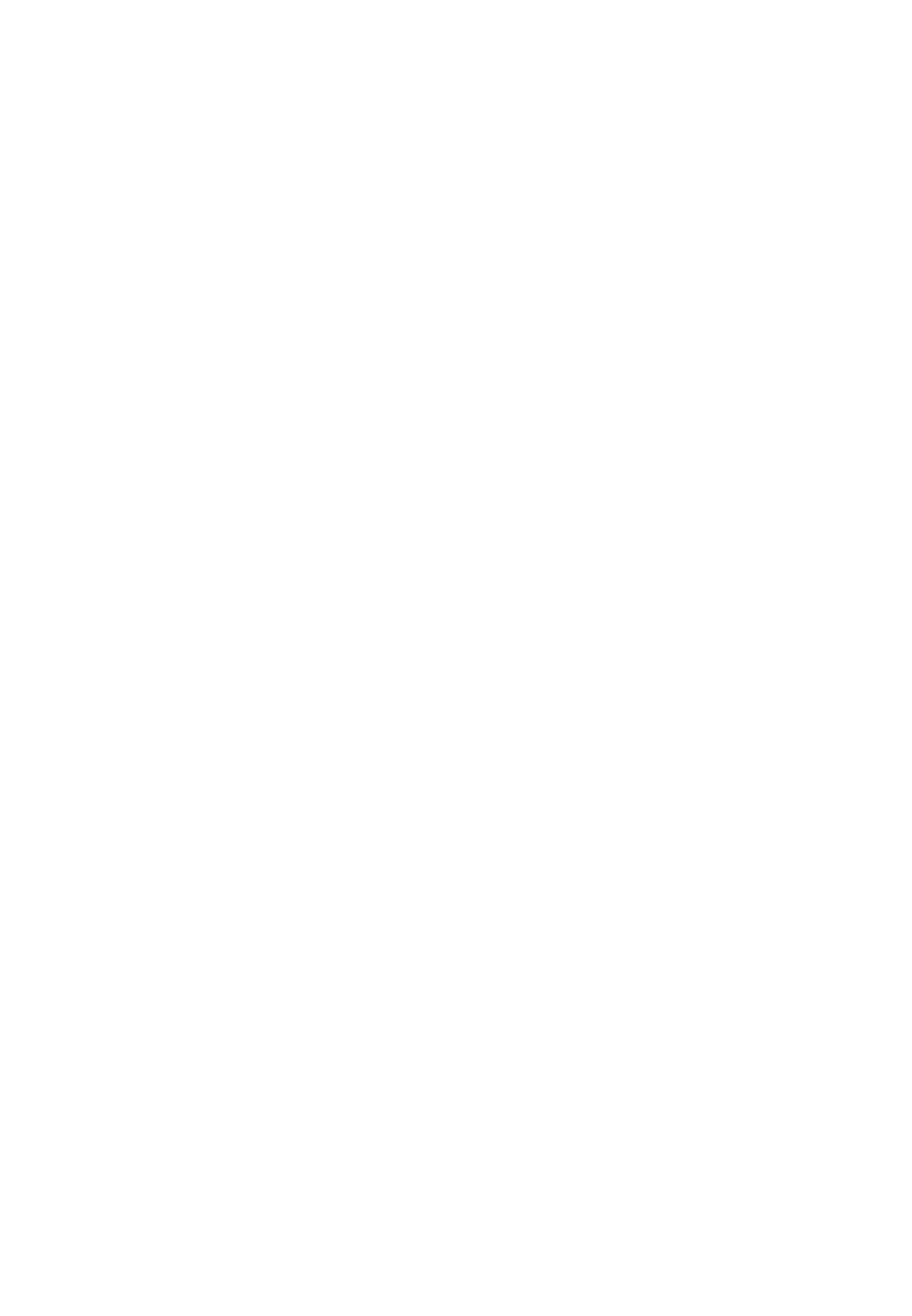#### FOREWORD

The Statement of Principles of the Independence of the Judiciary, signed by the participating Justices at the Conference of Chief Justices of Central and Eastern Europe, at Brijuni, Croatia, on 14 October, 2015, represents the culmination of three years of work by the Conference.

The Brijuni Statement reaffirms the fundamental principles of judicial independence and integrity, and adds to the body of international and regional instruments that recognize that true judicial independence, both institutional and individual, is indispensable to the successful functioning of the judiciary under the rule of law. The Brijuni Statement represents the unwavering commitment by the Judiciaries of Central and Eastern Europe to the rule of law, and to a shared belief in judicial independence.

*Branko Hrvatin President, Supreme Court of Croatia (Ret.) 14 October 2015*

The CEELI Institute has been honored to support the work of the Conference of Chief Justices of Central and Eastern Europe since its inception in 2011, which was preceded by two Judicial Integrity Roundtables held at the Institute in 2007 and 2010. The Conference itself was formally launched in Prague, at the CEELI Institute, with support from the U.S. Department of State, and with the commitment of United States Supreme Court Chief Justice John Roberts, who attended the first Conference, and Associate Justice Sandra Day O'Connor. The Conference is now a self-sustaining body that meets annually in one of the countries represented, and provides the opportunity for Chief Justices to discuss common challenges, share ideas and work towards solutions. The CEELI Institute continues to provide guidance and expertise to the Conference through the efforts of CEELI Institute Board member, Judge John M. Walker, former Chief Judge of the U.S. Court of Appeals for the Second Circuit. Judge Walker also enlisted the support of Judge Clifford J. Wallace, former Chief Judge of the U.S. Court of Appeals for the Ninth Circuit, who has had extensive experience includes establishing a similar conference for the countries of Asia and the Pacific. Both judges, who are active in rule-of-law development, have an on-going role in supporting and advising the Conference on behalf of the Institute.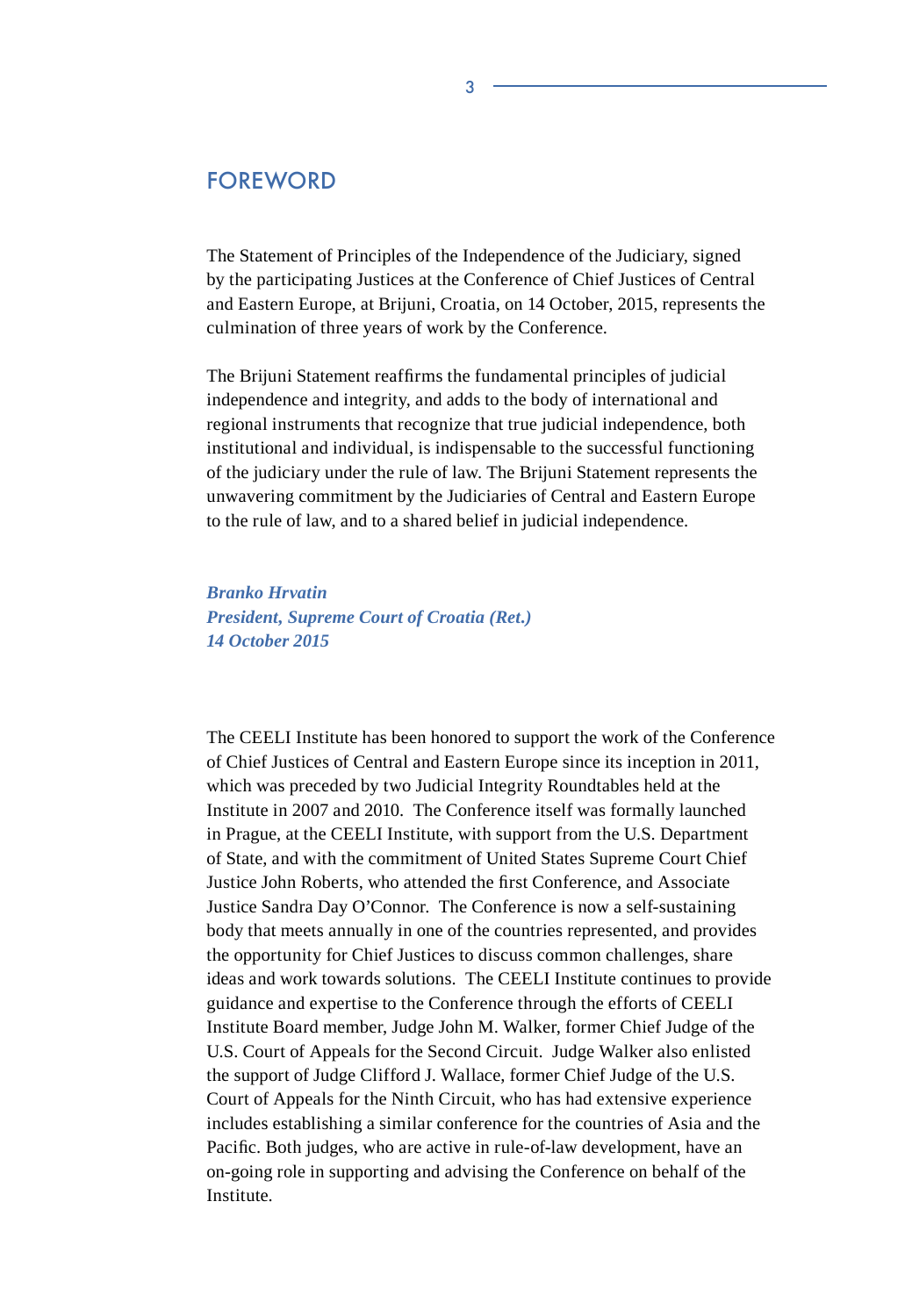The CEELI Institute is gratified to be able to support the publication and distribution of the Brijuni Statement of Principles of the Independence of the Judiciary – a landmark contribution by the Conference of Chief Justices of Central and Eastern Europe to the promotion of judicial independence and integrity under the rule of law.The Brijuni Statement will now join the Beijing Statement of Principles of the Independence of the Judiciary, a similar effort undertaken by the Conference of Chief Justices of Asia and the Pacific, in 1995.

The Brijuni Principles set forth clear objectives and goals for every judiciary to achieve, and will serve to inspire individual judges of the importance of his or her work. The Principles also set benchmarks for the relations between the Judiciary and the Legislative and Executive branches, as well as between the Judiciary and the media. More broadly the Principles serve to educate national governing bodies and the society as a whole on the role of the Judiciary and on the critical nature of judicial independence in fulfilling that role. The Principles will, in these ways, contribute to building public respect for the Judiciary and its judges and provide foundational support for continued rule of law development.

*Christopher Lehmann Executive Director, The CEELI Institute*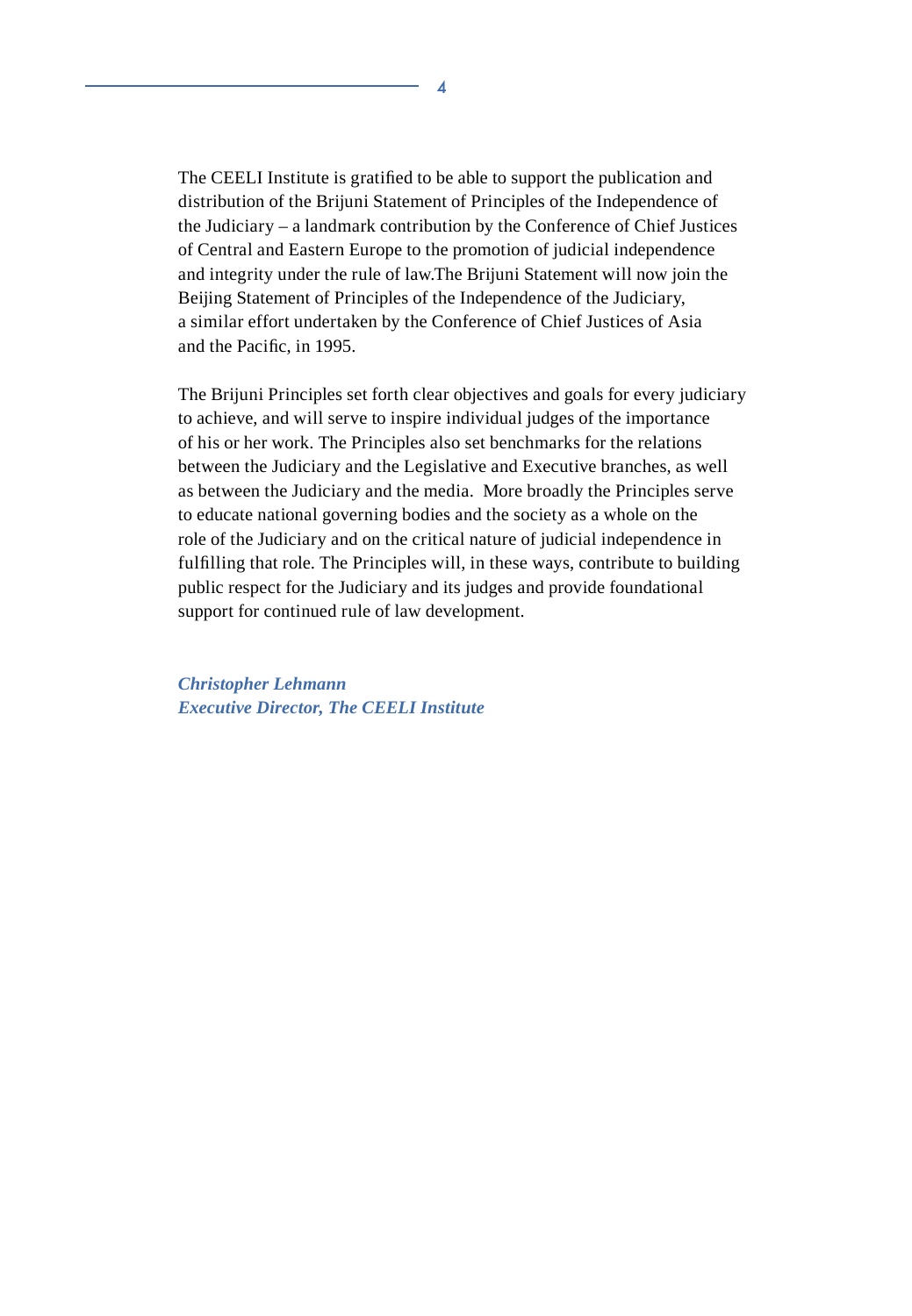## **PREAMBLE**

**WHEREAS** the International Covenant on Civil and Political Rights guarantees that all persons shall have access to a competent, independent, and impartial tribunal for the resolution of civil suits or criminal charges.

**WHEREAS** the Universal Declaration of Human Rights provides that all persons are equal before the law and are entitled to equal protection of the law.

**WHEREAS** the United Nations Congress on the Prevention of Crime and Treatment of Offenders has stated that the independence of judiciary shall be guaranteed by the state and enshrined in the Constitution or law of the country.

**WHEREAS** the European Convention on Human Rights requires all signatories to guarantee to everyone within their jurisdictions the rights to life, liberty, security and other rights and freedoms enumerated in Section I of the Convention, including the right to a fair trail by an independent impartial tribunal established by law.

**WHEREAS** the Consultative Council of European Judges has affirmed in its opinions that judicial independence is an essential prerequisite for the operation of justice.

**WHEREAS** these rights are also protected by other regional instruments and the Constitutions, statutes, legal decisions, and understandings of the participating countries.

**WHEREAS** judicial independence is not a privilege to the judiciary, but an obligation that stems from every individual right to an impartial tribunal.

**AND WHEREAS** the implementation and protection of all rights depends on the existence of a competent, independent, and impartial judiciary.

**THE FOLLOWING PRINCIPLES** establish standards both for the independence of the judiciary as one of the three branches of state power and for the independence of individual judges. These principles represent the full commitment of the Conference of Chief Justices of Central and Eastern Europe to the rule of law and are designed to guide the individual judge in carrying out important judicial responsibilities, to assist the judiciary in self-regulation, to establish the basis for discourse between three branches of state power, and to promote public respect and appreciation for the judiciary.

### INDEPENDENCE OF THE JUDICIARY

- 1. The Judiciary is an institution of the highest value in every society.
- 2. The Universal Declaration of Human Rights (Art. 10), the International Covenant on Civil and Political Rights (Art. 14(1)), and the European Convention on Human Rights (Art. 6 (1)) proclaim that everyone should be entitled to a fair and public hearing by a competent, independent and impartial tribunal established by law. An independent judiciary is indispensable to the implementation of this right.
- 3. Independence of the Judiciary requires that:
	- a. The judiciary shall decide matters before it in accordance with its impartial assessment of the facts and its understanding of the law without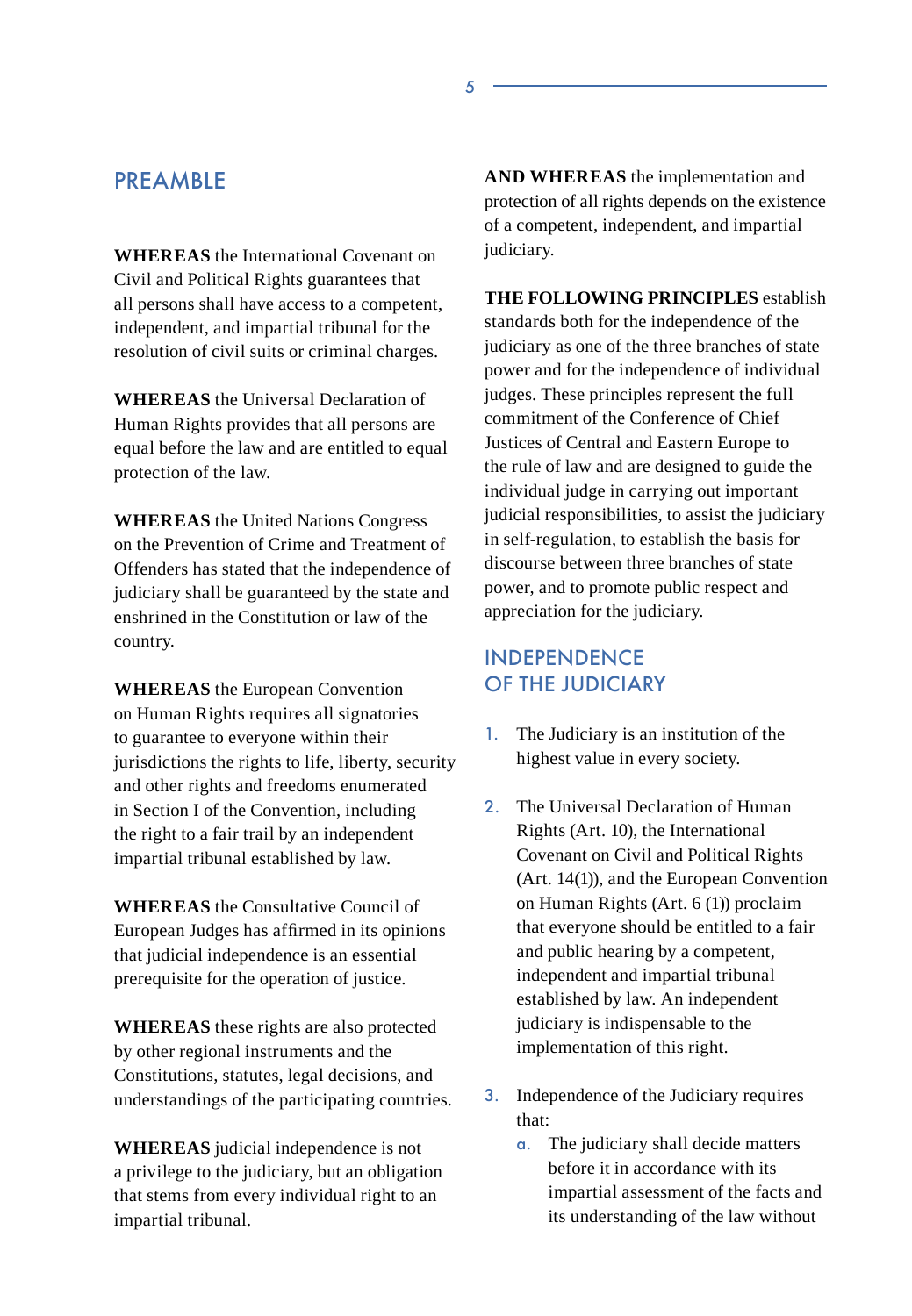improper influences, direct or indirect, from any source;

- b. Independence belongs both to the judiciary as an institution and to each individual judge with respect to a case assigned to the judge; and
- c. No judge can properly adjudicate a case out of fear or anticipation of favor from any source or due to any improper influence.
- 4. The maintenance of the independence of the judiciary is essential to the attainment of its objectives and the proper performance of its functions in a free society observing the rule of law.
	- a. Judges shall exhibit and promote high standards of legal knowledge and judicial conduct in order to reinforce public confidence in the judiciary, which is fundamental to the maintenance of judicial independence.
	- b. Impartiality and the appearance of impartiality are essential to the proper discharge of the judicial office. They apply not only to the decision itself but also to the process by which the decision is made.
- 5. The independence of the judiciary and judges shall be guaranteed by the state and enshrined in the Constitution, at the highest legal level in the country. More specific rules should be provided at the legislative level.
- 6. It is the duty of the institutions of the state to respect and observe the proper objectives and functions of the judiciary.
- 7. In the decision-making process, the duty of the judge exercising jurisdiction

individually or judges acting collectively to pronounce judgment in accordance with Article 3 (a) shall not be subject to interference or influence by any judge not assigned to the case, the council of justice, the ministry of justice, or any other government officer or institution, except that the judgment may be appealed to another court. The judiciary shall exercise its functions in accordance with the Constitution and the laws. The state should provide procedures and remedies for the protection of judicial independence, including sanctions against those who attempt to influence judges other than through lawful court processes.

- 8. Judges shall uphold the integrity and independence of the judiciary and gain the trust of the people by avoiding impropriety and the appearance of impropriety in all their official and private activities.
- 9. To the extent consistent with their duties as members of the judiciary, judges, like other citizens, are entitled to freedom of expression, belief, association and assembly, except that a judge should refrain from political activity.
- 10. Judges shall be free, subject to any applicable law, to form and join an association of judges to represent their interests and promote their professional training and to take such other action to protect their independence as may be appropriate.

#### OBJECTIVES OF THE JUDICIARY

11. The objectives and functions of the judiciary include the following: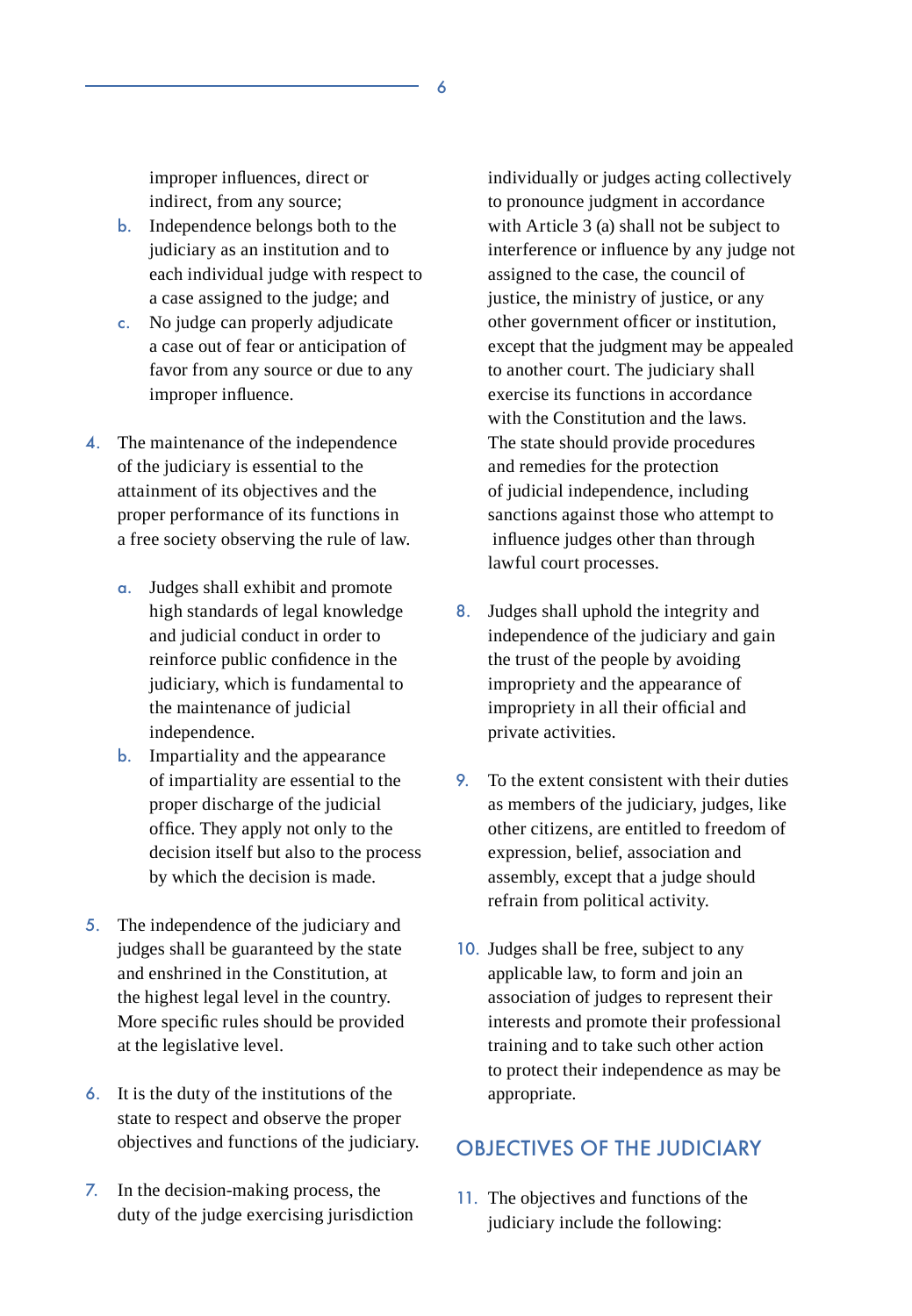- a. To ensure, within the proper limits of the judicial function, that all persons are able to live securely under the rule of law within a society that is ordered by law;
- b. To promote, within the proper limits of the judicial function, the observance and the attainment of human rights; and
- c. To administer the law impartially among persons and legal entities and between persons and legal entities and the State.

## APPOINTMENT OF JUDGES

- 12. To enable the judiciary to achieve its objectives and perform its functions it is essential that judges be chosen by merit on the basis of proven competence, integrity and independence.
- 13. The method of appointment of judges must be such as will ensure the appointment of persons who are best qualified for judicial office. It must provide safeguards against improper influences being taken into account so that only persons of competence, integrity and independence are appointed.
- 14. In the selection of judges there must be no discrimination against a person on the basis of race, color, gender, religion, political or other opinion, national or social origin, marital status, sexual orientation, property, birth or status, except that a requirement that a candidate for judicial office must be a national of the country concerned shall not be considered discriminatory.
- 15. Promotion of judges must be based on an objective assessment of factors such

as competence, integrity, independence and experience.

16. The process for the selection, appointment, and promotion of judges must be transparent. In order to ensure the transparency of the selection process, the law should clearly define the procedures and objective criteria for the selection of judges.

#### **TENURE**

- 17. Judges must have security of tenure. The terms of office of judges shall be adequately secured by law. The use of a probationary period in the appointment process is not preferred, however where it exists, it should be restricted as much as possible. A judge on probation is entitled to the same protections, privileges, immunities, and individual independence as a judge who is not on probation.
- 18. It is recommended that all judges exercising the same jurisdiction be appointed for a period to expire upon the attainment of a particular age.
- 19. Judges should be subject to early resignation only at their own request and subject to removal from office only for proved incapacity, conviction of a crime, or other serious misconduct that renders the judge unfit to be a judge. The adjudication of a case on the merits in good faith based upon the judge's application of the law should not result in removal even though the judge's decision may be mistaken, unpopular or disfavored by government officers or institutions. The appropriate recourse for those dissatisfied with the judgment

7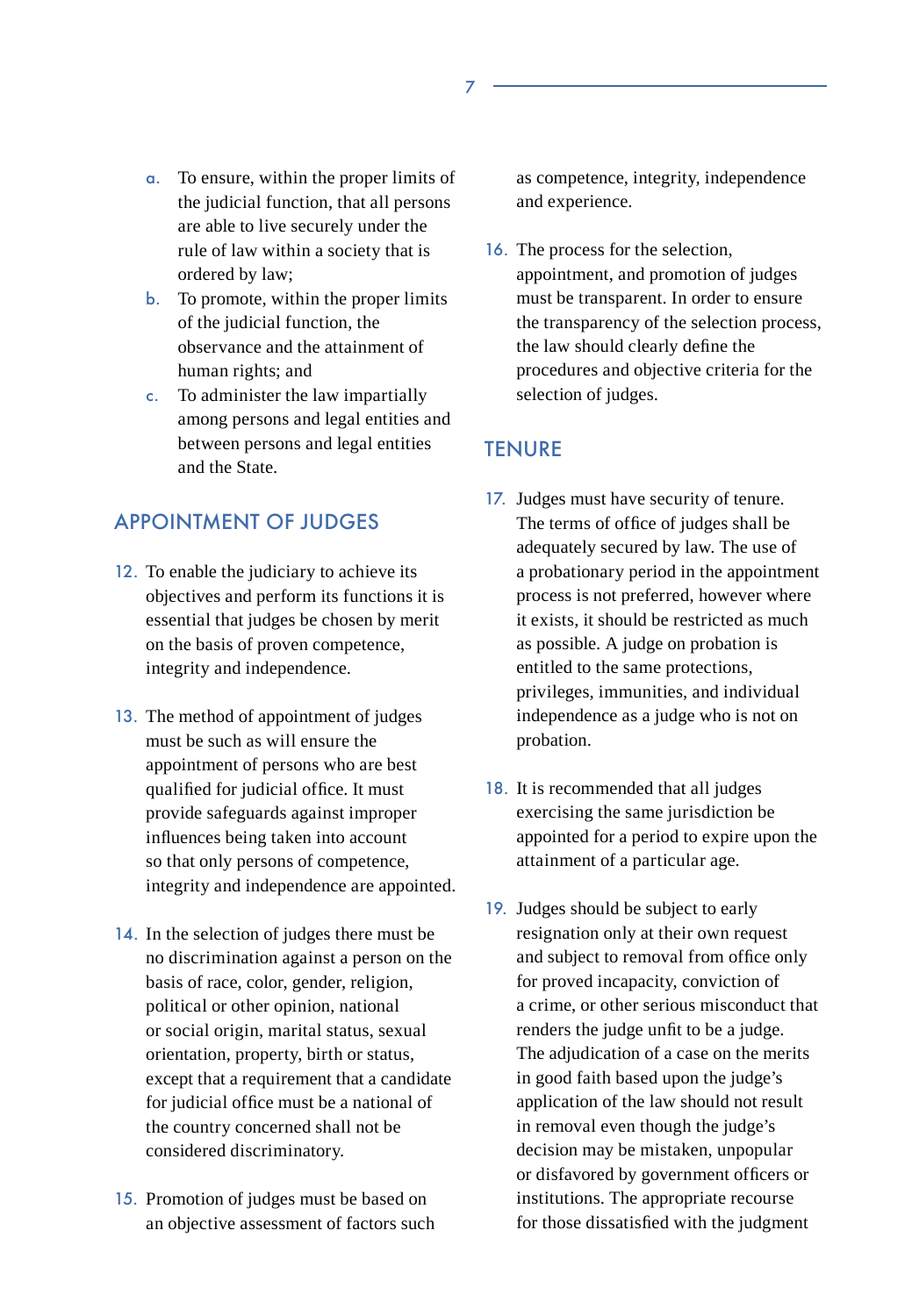is to pursue an appeal in accordance with law.

- 20. Judges who are presidents of chambers should not be removed as president based on an adjudication by the judge or by other judges within the chamber that is deemed to be mistaken, unpopular, or disfavored.
- 21. Where procedures for the removal of a judge by vote of the people do not apply, procedures for the removal of judges must be under the control of the judiciary.
- 22. Whenever a judge is sought to be removed, the judge must have the right to adequate notice and to a full and fair hearing. No judge should be disciplined or removed for judicial acts except for gross negligence or intentional disregard of the law.
- 23. If the law provides for the evaluation of the professional performance of judges, such evaluation must respect judicial independence. Judges may be evaluated to identify areas in which they should improve and to determine who should be promoted. Evaluations must not be abused or used as a pretext to dismiss a judge.
- 24. All disciplinary, suspension or removal proceedings must be determined in accordance with previously established standards of judicial conduct and be transparent.
- 25. Except for the purposes of ensuring the proper and timely adjudication of cases, no judge should be transferred by competent bodies responsible for the administration of judicial service from

one jurisdiction or function to another without the consent of the judge.

26. If the competent body responsible for the administration of judicial service is a judicial council, a council of justice, or a comparable body, such council or body should be comprised of a majority who are judges.

#### JUDICIAL CONDITIONS

- 27. Judges must receive compensation commensurate with their profession and responsibilities and be given appropriate terms and conditions of service. Judges must be provided with adequate training. Judges must also be provided with adequate facilities in which to work that reflect the importance of the rule of law in society. The courts should be provided with a sufficient number of judges and appropriately qualified support staff. The compensation of judges must be protected from reduction by specific legislation. Guarantees should exist for maintaining a reasonable remuneration of judges in case of disability, as well as for the payment of a retirement pension, which should be in a reasonable relationship to their level of remuneration when working. The compensation and conditions of service of judges should not be altered to the disadvantage of judges during their term of office, except in the case of an economic or budgetary emergency.
- 28. Without prejudice to any disciplinary procedure or to any right of appeal or to compensation from the State in accordance with national law, judges should enjoy personal immunity from civil suits and immunity from paying

8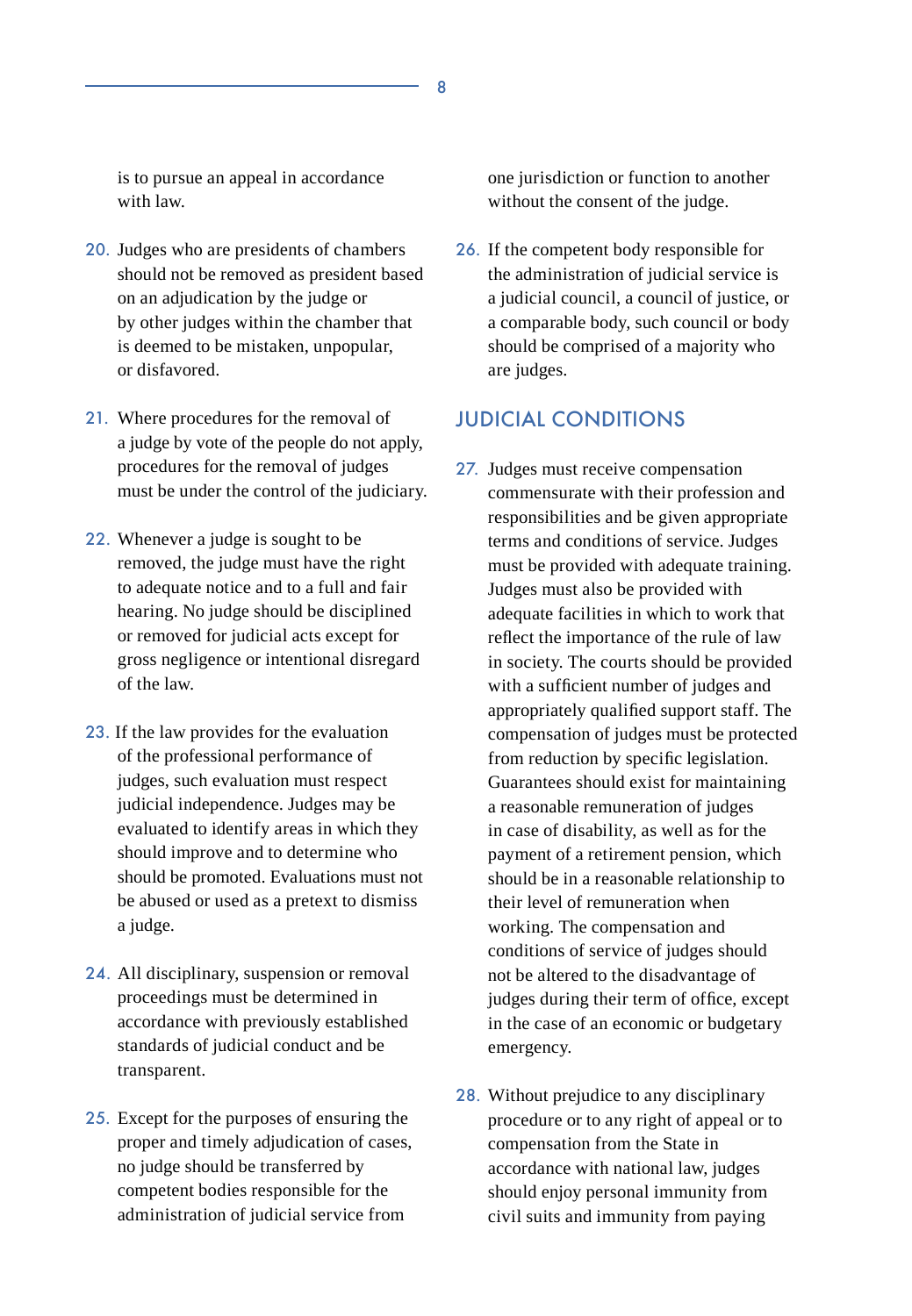indemnification, based on allegations of improper acts or omissions in the exercise of their judicial functions. No judge should be subjected to criminal proceedings for criminal conduct without the withdrawal or waiver of the judge's immunity. However, because no judge is above the law, whenever a judge engages in criminal conduct, the waiver of his immunity should be forthcoming.

#### JURISDICTION

29. The judiciary must have jurisdiction over all issues of a justiciable nature and exclusive authority to decide whether an issue submitted for its decision is within its competence as defined by law.

#### JUDICIAL ADMINISTRATION

- 30. The court presidents or chairpersons should not have the exclusive competence to make administrative decisions that can affect substantive adjudication of particular cases. The assignment of cases to judges should be random or on the basis of clear, objective and transparent criteria predetermined by a board of judges of the court.
- 31. The principal responsibility for court administration, including appointment, supervision and disciplinary control of administrative personnel and support staff must vest in the judiciary or in a competent body in which the judiciary has a majority representation or otherwise has an effective role.
- 32. The budget of the courts should be prepared by the courts, or a competent authority in collaboration with the courts or judicial authorities, having regard to

the needs of the independence of the judiciary and its administration. The amount allotted should be sufficient to enable each court to function without imposing a workload on individual judges that impairs the prompt and effective administration of justice.

## RELATIONSHIP WITH THE LEGISLATIVE AND EXECUTIVE **BRANCHES**

- 33. Legislative and executive powers which may affect judges in their office, their remuneration or conditions or their resources, must not be used so as to threaten or bring pressure upon a particular judge, particular judges, or the judiciary as a whole.
- 34. Executive authorities must not offer to judges inducements or benefits, nor should such inducements or benefits be accepted by judges, if such inducements or benefits might affect the performance of their judicial functions.
- 35. Executive authorities must at all times ensure the security and physical protection of judges and their families. These measures include the protection of the courts and of judges who may become, or are victims of, threats or acts of violence.
- 36. The legislative and executive branches should respect the authority of the judicial branch and, if commenting on judges' decisions, should avoid criticism that would undermine the independence or public confidence in the judiciary. The legislative and executive branches are obliged to respect judges' decisions and should avoid actions which may call into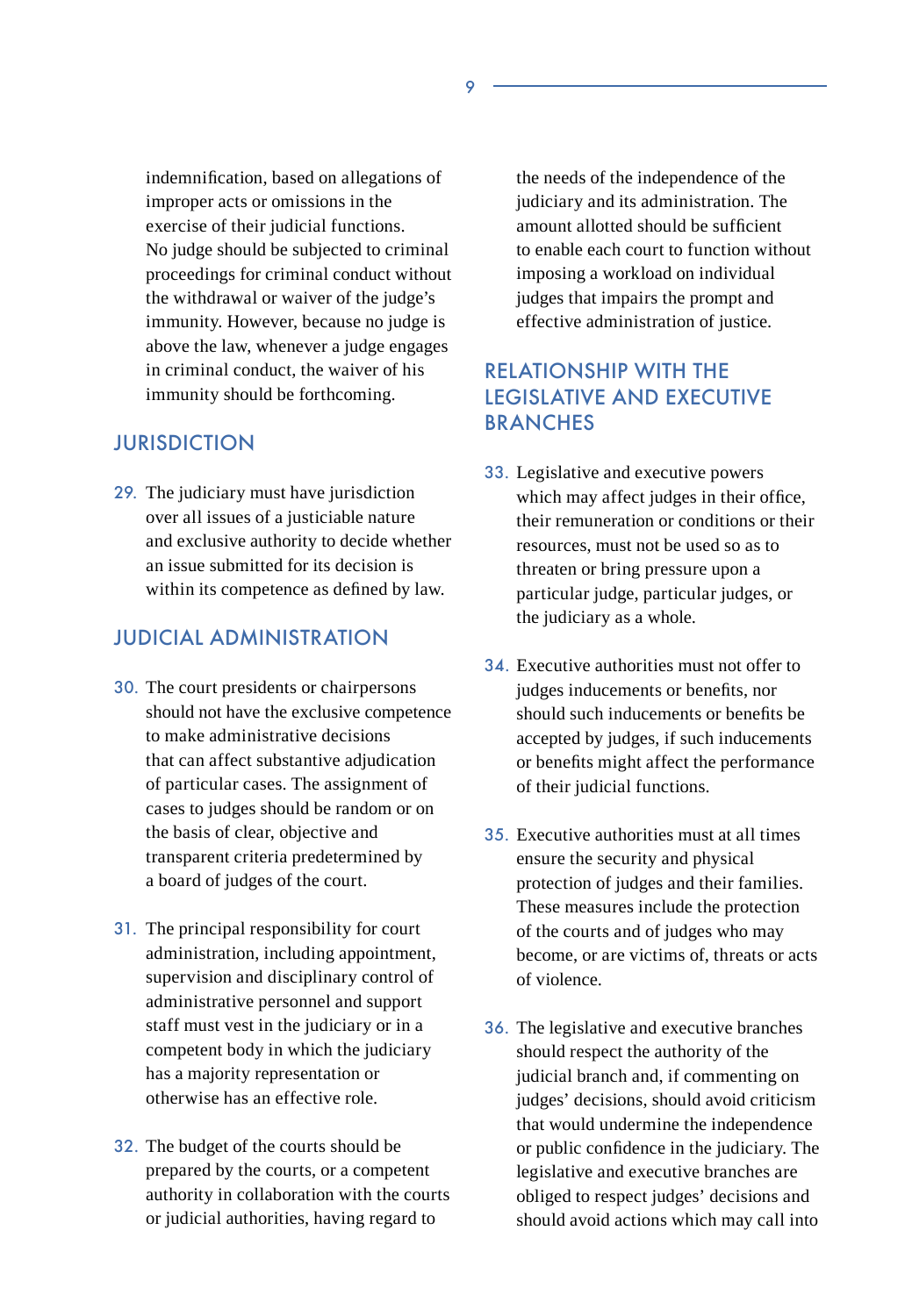question their willingness to abide by judges' decisions, other than stating their intention to appeal.

37. Judges and judicial authorities should have the right to play an active part in the preparation of legislation concerning their statute and, more generally, the functioning of the judicial system. Any draft legislation concerning the status of judges, the administration of justice and other draft legislation likely to have an impact on the judiciary, independence of the judiciary or guarantees of citizens' access to justice should be considered by the legislative branch only after obtaining the opinion of the competent authority of the judiciary.

#### RESOURCES

38. It is essential that judges be provided with the resources necessary to enable them to perform their functions. The state is obliged to provide the judiciary with such resources

#### RELATIONSHIP WITH THE MEDIA

39. The media and the judiciary each rely upon the support of the other: just as the courts support the right of the media to investigate and publish information, the media plays an important role in promoting and maintaining public respect for the judiciary. The judiciary recognizes that the public's right to be informed about judicial decisions and public accountability of judges necessitate appropriate media coverage of judicial acts and conduct. To that end judicial processes should be transparent except where confidentiality is required by law.

- 40. The media should respect and uphold the independence and impartiality of the judiciary and appreciate that public support for the judiciary and judicial decisions is necessary to the judicial function and of great benefit to society.
- 41. Media criticism of judges, judicial acts and judicial opinions is appropriate, provided that the media does not attempt to persuade a judge or judges to reach a particular conclusion.
- 42. The media should refrain from unfair and ill-founded criticism of the judiciary. Whenever criticism by the media of a judge or a judge's decision is unfair or ill-founded, a response on behalf of the judge is appropriate. Because a judge is constrained from publicly commenting on the judge's cases, the response should be made by court spokespersons, judges' associations, bar associations and other entities outside the judiciary.